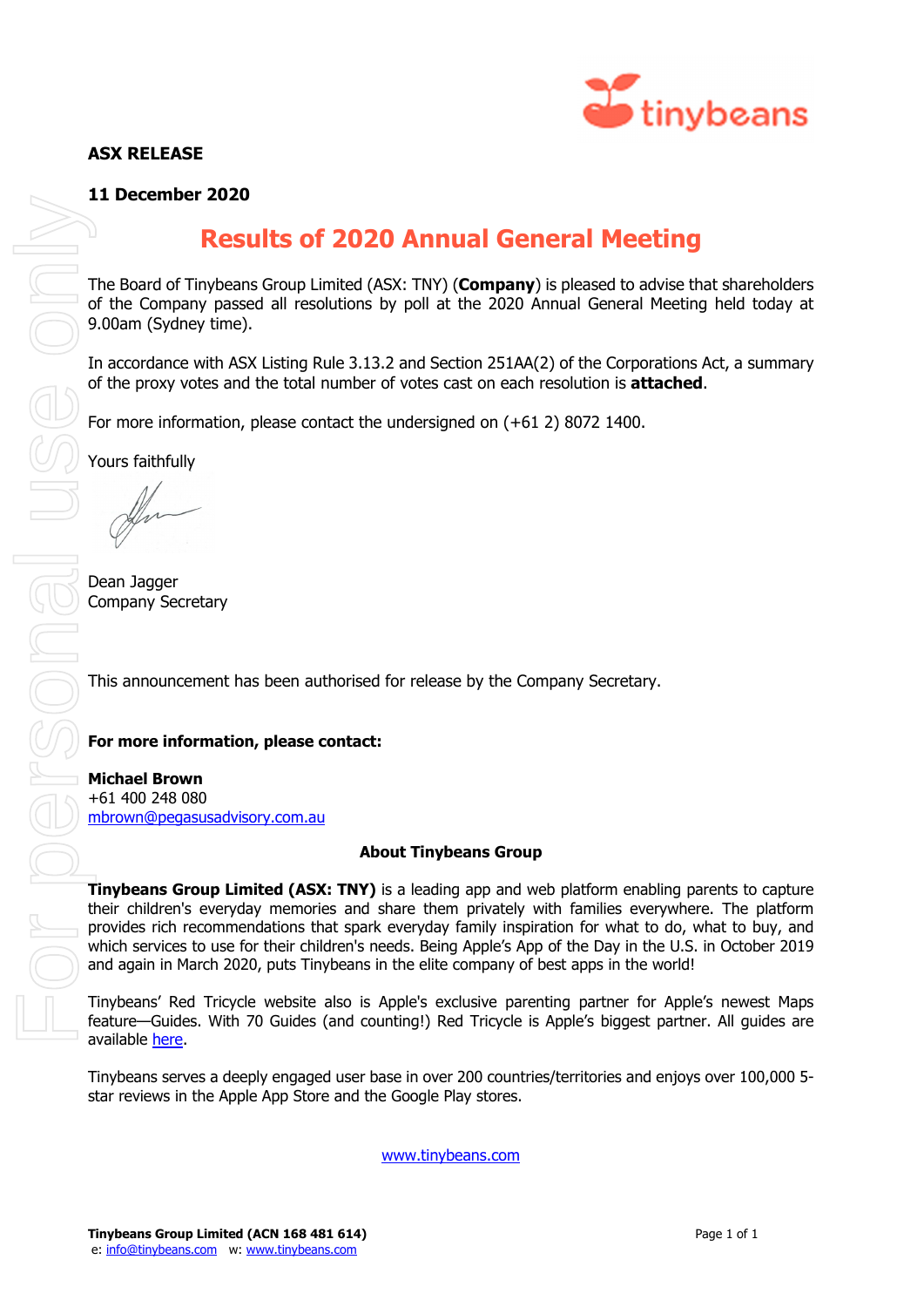# **Disclosure of Proxy Votes**

**Tinybeans Group Ltd** Annual General Meeting Friday, 11 December 2020



|                                                                                 |                                                   |                                                                                         |                      | <b>Proxy Votes</b>   |                | Poll Results (if applicable)        |                       |                     |                |
|---------------------------------------------------------------------------------|---------------------------------------------------|-----------------------------------------------------------------------------------------|----------------------|----------------------|----------------|-------------------------------------|-----------------------|---------------------|----------------|
| <b>Resolution</b>                                                               | Decided by<br>Show of<br>Hands (S)<br>or Poll (P) | <b>Total Number</b><br>of Proxy Votes<br>exercisable by<br>proxies validly<br>appointed | <b>FOR</b>           | <b>AGAINST</b>       | <b>ABSTAIN</b> | <b>PROXY'S</b><br><b>DISCRETION</b> | <b>FOR</b>            | <b>AGAINST</b>      | <b>ABSTAIN</b> |
| 1 Adoption of Remuneration Report                                               | P                                                 | 6,532,943                                                                               | 5,692,739<br>87.14%  | 11,630<br>0.18%      | 2,328,312      | 828,574<br>12.68%                   | 6,568,668<br>99.82%   | 11,630<br>0.18%     | 2,328,312      |
| 2 Re-election of John Dougall as<br>Director                                    | P                                                 | 13,957,367                                                                              | 13,125,793<br>94.04% | $\mathbf 0$<br>0.00% | 175,975        | 831,574<br>5.96%                    | 14,025,722<br>100.00% | 0<br>0.00%          | 175,975        |
| 3 Election of Kathy Mayor as Director                                           | P                                                 | 14,127,342                                                                              | 13,293,768<br>94.10% | 2,000<br>0.01%       | 6,000          | 831,574<br>5.89%                    | 14,193,697<br>99.99%  | 2,000<br>0.01%      | 6,000          |
| 4 Election of Andrea Cutright as<br>Director                                    | P                                                 | 14,127,342                                                                              | 13,293,768<br>94.10% | 2,000<br>0.01%       | 6,000          | 831,574<br>5.89%                    | 14,193,697<br>99.99%  | 2,000<br>0.01%      | 6,000          |
| 5 Election of Andrew Whitten as<br>Director                                     | P                                                 | 12,327,244                                                                              | 11,495,670<br>93.25% | $\mathbf 0$<br>0.00% | 1,806,098      | 831,574<br>6.75%                    | 12,395,599<br>100.00% | 0<br>0.00%          | 1,806,098      |
| 6 ASX Listing Rule 7.1A Approval of<br>Future Issue of<br>Securities            | P                                                 | 14,133,342                                                                              | 8,239,460<br>58.30%  | 3,262,210<br>23.08%  | $\Omega$       | 2,631,672<br>18.62%                 | 10,939,487<br>77.03%  | 3,262,210<br>22.97% | 0              |
| 7 Ratification of Prior Issue of Shares<br>issued under<br>ASX Listing Rule 7.1 | P                                                 | 14,133,342                                                                              | 13,273,047<br>93.91% | 10,721<br>0.08%      | 0              | 849,574<br>6.01%                    | 14,190,976<br>99.92%  | 10,721<br>0.08%     | 0              |

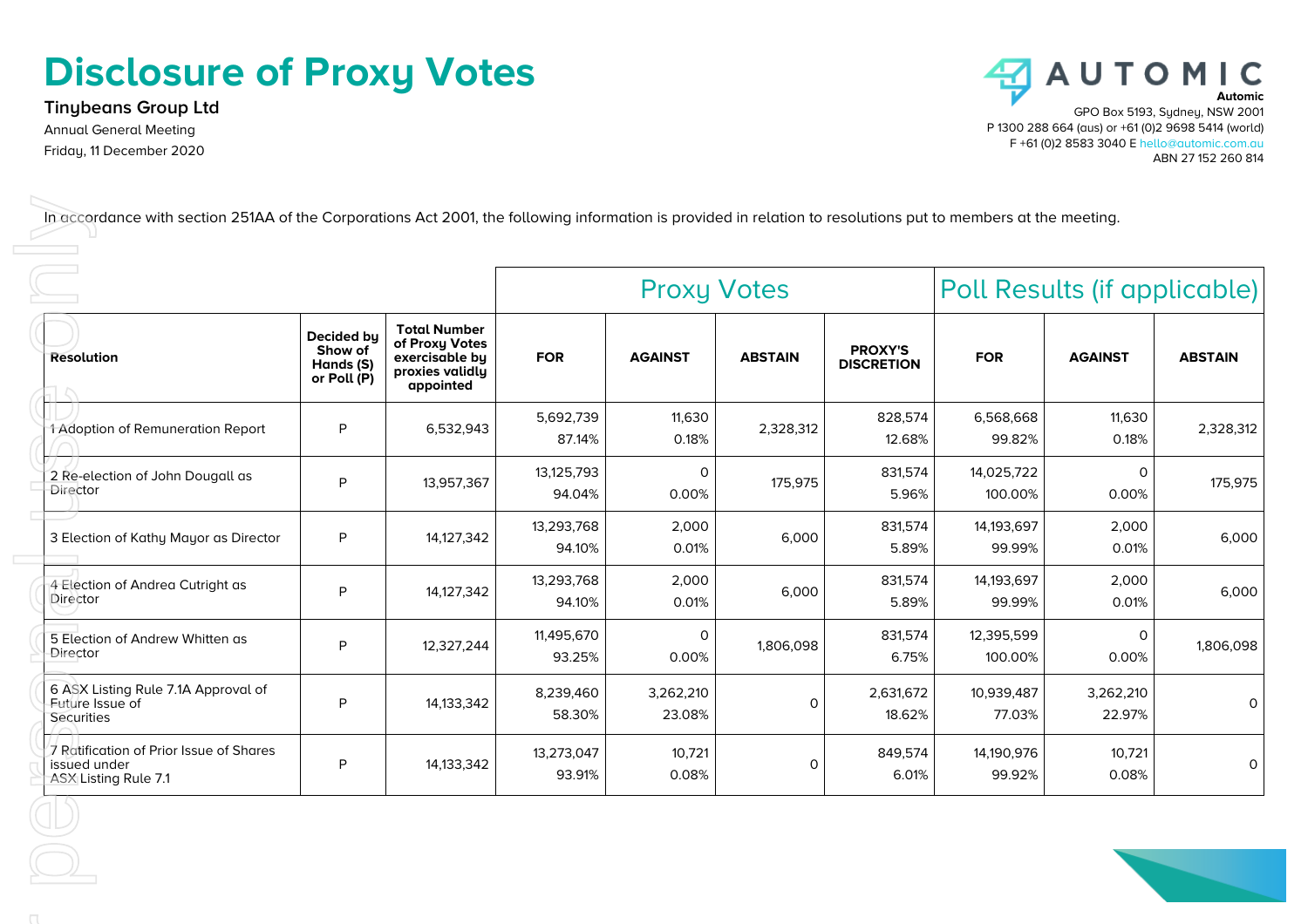| Decided by<br><b>Resolution</b><br>Hands (S)<br>or Poll (P)<br>8 Ratification of Prior Issue of Shares<br>under ASX<br>Listing Rule 7.1A<br>9 Ratification of Prior Issue of Shares - | Show of<br>P | <b>Total Number</b><br>of Proxy Votes<br>exercisable by<br>proxies validly<br>appointed<br>14, 133, 342 | <b>FOR</b><br>13,273,047 | <b>AGAINST</b><br>10,721 | <b>ABSTAIN</b> | <b>PROXY'S</b><br><b>DISCRETION</b> | <b>FOR</b>           | <b>AGAINST</b>  | <b>ABSTAIN</b> |
|---------------------------------------------------------------------------------------------------------------------------------------------------------------------------------------|--------------|---------------------------------------------------------------------------------------------------------|--------------------------|--------------------------|----------------|-------------------------------------|----------------------|-----------------|----------------|
|                                                                                                                                                                                       |              |                                                                                                         |                          |                          |                |                                     |                      |                 |                |
|                                                                                                                                                                                       |              |                                                                                                         | 93.91%                   | 0.08%                    | $\mathsf{O}$   | 849,574<br>6.01%                    | 14,190,976<br>99.92% | 10,721<br>0.08% | 0              |
| Red Tricycle<br>Tranche 1                                                                                                                                                             | P            | 14,093,342                                                                                              | 13,237,047<br>93.92%     | 6,721<br>0.05%           | 40,000         | 849,574<br>6.03%                    | 14,154,976<br>99.95% | 6,721<br>0.05%  | 40,000         |
| 10 Ratification of Prior Issue of Shares -<br>Red Tricycle<br>Tranche 2                                                                                                               | P            | 14,093,342                                                                                              | 13,237,047<br>93.92%     | 6,721<br>0.05%           | 40,000         | 849,574<br>6.03%                    | 14,154,976<br>99.95% | 6,721<br>0.05%  | 40,000         |
| 11 Approval to Increase the Maximum<br>Aggregate<br>Amount of Non-Executive Directors'<br>Fees                                                                                        | P            | 8,489,541                                                                                               | 5,789,518<br>68.20%      | 68,351<br>0.81%          | 371,714        | 2,631,672<br>31.00%                 | 8,468,545<br>99.20%  | 68,351<br>0.80% | 371,714        |
| 12 Approval of Issue of Director Fee<br>Shares to John<br>Dougall, Director of the Company                                                                                            | P            | 13,963,367                                                                                              | 13,104,442<br>93.85%     | 27,351<br>0.20%          | 169,975        | 831,574<br>5.96%                    | 14,004,371<br>99.81% | 27,351<br>0.19% | 169,975        |
| 13 Approval of Issue of Director Fee<br>Shares to Megan<br>Gardner, Director of the Company                                                                                           | P            | 13,931,603                                                                                              | 13,072,678<br>93.83%     | 27,351<br>0.20%          | 201,739        | 831,574<br>5.97%                    | 13,972,607<br>99.80% | 27,351<br>0.20% | 201,739        |
| 14 Approval of Issue of Director Fee<br>Shares to Mary<br>Godfrey, Director of the Company                                                                                            | P            | 14, 133, 342                                                                                            | 13,234,417<br>93.64%     | 67,351<br>0.48%          | $\mathsf{O}$   | 831,574<br>5.88%                    | 14,134,346<br>99.53% | 67,351<br>0.47% | 0              |
| 15 Approval of Issue of Director Fee<br>Shares to<br>Edward Geller, Director of the<br>Company                                                                                        | P            | 8,861,255                                                                                               | 6,162,232<br>69.54%      | 67,351<br>0.76%          | $\mathbf 0$    | 2,631,672<br>29.70%                 | 8,862,259<br>99.25%  | 67,351<br>0.75% | 0              |
| 16 Approval of Issue of Director Fee<br>Shares to<br>Andrew Whitten, Director of the<br>Company                                                                                       | P            | 14,093,342                                                                                              | 13,234,417<br>93.91%     | 27,351<br>0.19%          | 40,000         | 831,574<br>5.90%                    | 14,113,346<br>99.81% | 27,351<br>0.19% | 40,000         |